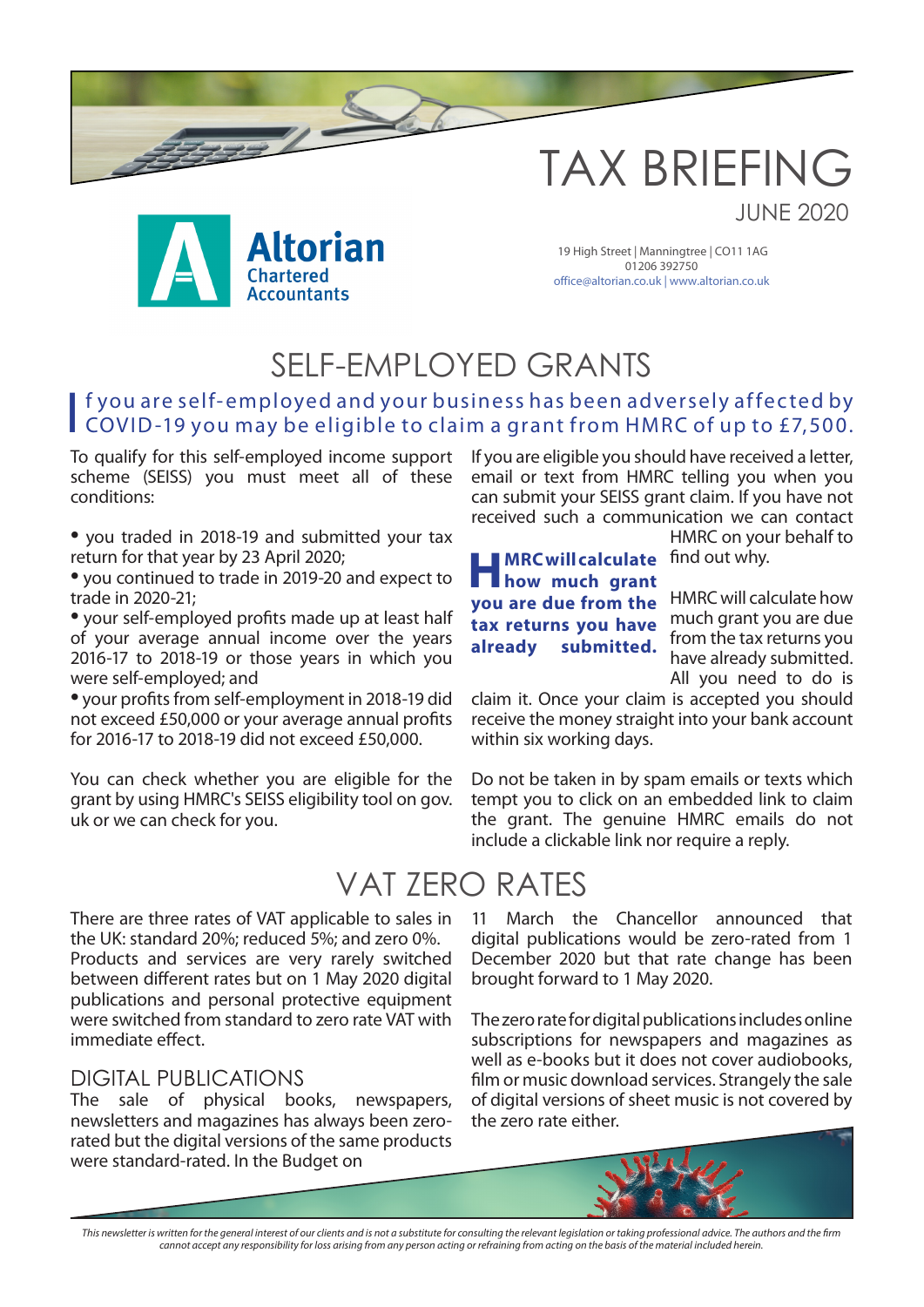

You may have missed this change in the midst of other COVID-19 related chaos, so check that your invoicing system has been adjusted for any digital publications that you sell. Clubs and societies should also review their policies regarding distribution of physical or electronic membership magazines.

PPE

Personal protective equipment (PPE) as defined by

## HELP WITH STATUTORY SICK PAY

In order to reclaim the SSP, all of these conditions must be met: **Income of the Company** you have paid statutory sick pay (SSP) to employees who were unable to work because they had COVID-19 symptoms, or they self-isolated because someone in their household had such symptoms, you may be eligible to reclaim that SSP.

• your PAYE scheme was registered with HMRC by close of business on 28 February 2020;

• on that date you had fewer than 250 employees registered across all of your PAYE schemes;

• your business was not in difficulty on 31 December 2019; and

• you will not breach the state aid limits for your business sector by claiming the SSP refund.

The latter two conditions are due to the SSP refund being classified as state aid. The maximum amount of SSP-related state aid an individual business can receive is €800,000 although lower limits apply to the agriculture and fishing sectors.

Public Health England is zero-rated for sales made between 1 May 2020 and 31 July 2020 inclusive. This is to help care homes and other businesses who need to buy PPE but cannot reclaim the VAT.

If your business has recently begun to produce protective equipment such as hospital gowns or face masks, check that VAT has been correctly accounted for.

Usually SSP is payable from the fourth day of an employee's absence due to illness, however where the employee's absence relates to COVID-19 symptoms SSP is payable from the first day the individual was unable to work. Only SSP relating to COVID-19 matters can be reclaimed by the employer and for a maximum of 14 days per employee, even if the individual is unable to work for a longer period.

A refund claim can cover any number of employees who received SSP over multiple pay periods but be sure to keep good records of which SSP payments you have included in a claim. The online portal to claim SSP refunds opened on 26 May and we can submit claims on your behalf.

## GRANTS FROM LOCAL AUTHORITIES

To help businesses struggling due f To help businesses struggling due authorities have been distributing ask grants of £25,000 or £10,000 to certain **authority about**  than £51,000. In addition businesses

which qualify for rural relief or small business rates relief should automatically receive a grant.

However many small businesses do not pay business rates directly, either because they lease shared accommodation or they pay council tax instead as no part of their premises is exclusively used for the business. This would cover most bed

businesses which pay business rates on what grants may be grants can be for less than £10,000. In properties with a rateable value of less **available for you.** Scotland, Wales and Northern Ireland f you are a Local authorities in England have small business, been given more funding to make ask your local discretionary grants to those business about who do not pay business rates. These there is a range of grants available to

different sectors including B&Bs, holiday lets and the creative arts.

If you are a small business, ask your local authority about what grants may be available for you.

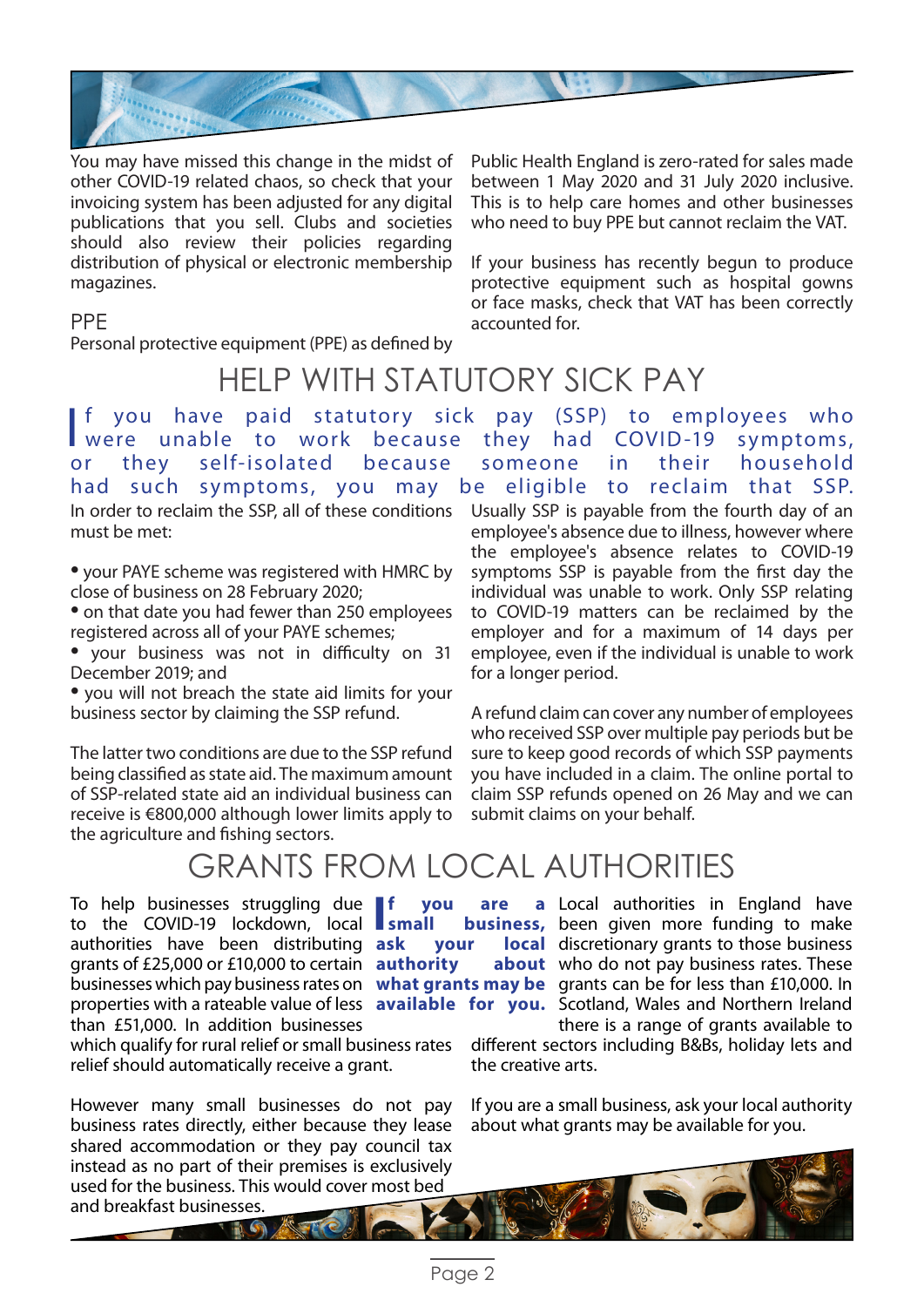

# WORKING AT HOME EXPENSES

### any workplaces are currently closed and employees are working at home where possible to prevent the spread of COVID-19.

This comes with advantages, not least avoiding the daily commute, but may also create costs for the employee such as additional power and water used whilst working. The employer can help with those costs by paying employees a tax-free and NIC-free allowance of £6 per week (£4 for periods before 6 April 2020).

The employee does not have to provide evidence of the additional expenses to receive the flat rate allowance. However if the employer wishes to pay a higher rate, proof that the employee has incurred costs in excess of £6 per week must be retained.

Employees who are furloughed cannot receive the home-working allowance as they should not be working at all while on furlough.

HMRC have confirmed that during the COVID-19 pandemic employees who have not previously been home-based are eligible to receive the home-working allowance from the date their employer agreed they could work from home. When offices reopen those employees who regularly work at home as part of their normal duties, not just informally out of hours, should have a formal home-working arrangement in place with their employer in order to continue to receive the home-working allowance.

**employee can the flat rate amount from HMRC directly.**

**f the employer does** If the employer does not pay the home-working allowance the employee **If the employer does** If the employer does not pay the home-working allowance the employee not pay the home- can claim the flat rate amount from HMRC directly, either on their tax working allowance the return or using form P87 (online or by post). This is a recent change in practice by HMRC who previously would not permit employees to claim for home-working expenses without evidence that increased costs were incurred.

Where the employee needs additional office equipment to make home-working possible or bearable, the employer can provide such items with no tax charge as long as there is no significant private use. If the employee has purchased their own necessary home office equipment the employer can reimburse the cost of those items with no tax or NIC charges arising. This is another change in tax law, effective for payments made to employees from 16 March 2020 to 5 April 2021.

## CIS REPAYMENTS

### Subcontractors registered in the construction industry<br>Scheme (CIS) will normally have tax deducted  $S$  scheme (CIS) will normally have tax deducted from their invoices by the companies they work for.

At the end of the tax year that CIS tax needs to be tallied up and set against the subcontractor's own tax liability. In most years once business expenses are taken into account the subcontractor will be due a tax repayment.

If you are a sole trader the quickest way to receive this tax repayment is to submit your personal tax return for 2019-20. We can help you with that. HMRC have promised to speed up the

processing of tax repayments this year as many construction workers have been unable to work since March.

If you trade through your own limited company the CIS tax deducted from your invoices is first set against the PAYE and NIC the company owes to HMRC. Any CIS tax not off-set in this way can be reclaimed from